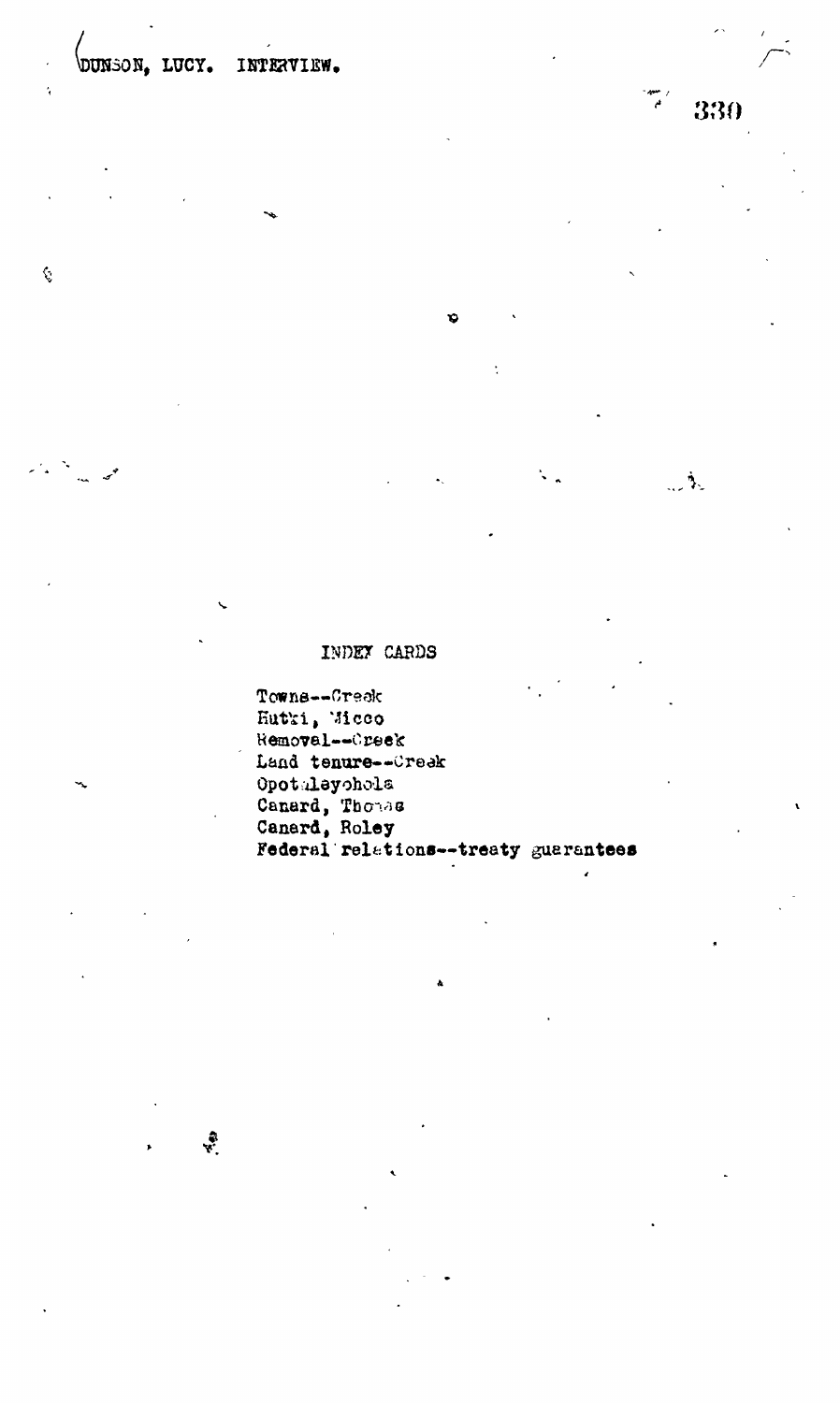#### **MEKKO HUTKI '\***

An interview with Lucy Dunson, **age 62. Creek. Thlopthlocco**  $'$ **Tribe (tulwa), 10 miles southvest of Okemah, Oklahoma** 

**Billte Byrd, Field worker Indian-pioneer History 6-14-37**

When the settlements were being established. **there were such leaders as Me':ko Hutki of Eufaula torn (fculwa) and he was well-known as Sufaula ISekko (chfef) among the Indians of the Eufaula** vicinity. Mekko Hutki was a spokesman and inter**preter and had been sinoe the first days of removal of Muskogee-Creeks from Alabama. Another well-known** Indian of that time was Timaya Cornell, a close relation of Mekko Hutki. Mekko Hutki was my great **grandfather. :**

**The promise that was spoken by the white man to** the Euskogee-Creek Indians was engraved on a silver disc of about four inches in diameter. This promise **waa regarding the lands of the Indian Territory** *n* **as long as the grass grows and the waters flows** with other promises, this new land was to forever

 **,**

**;**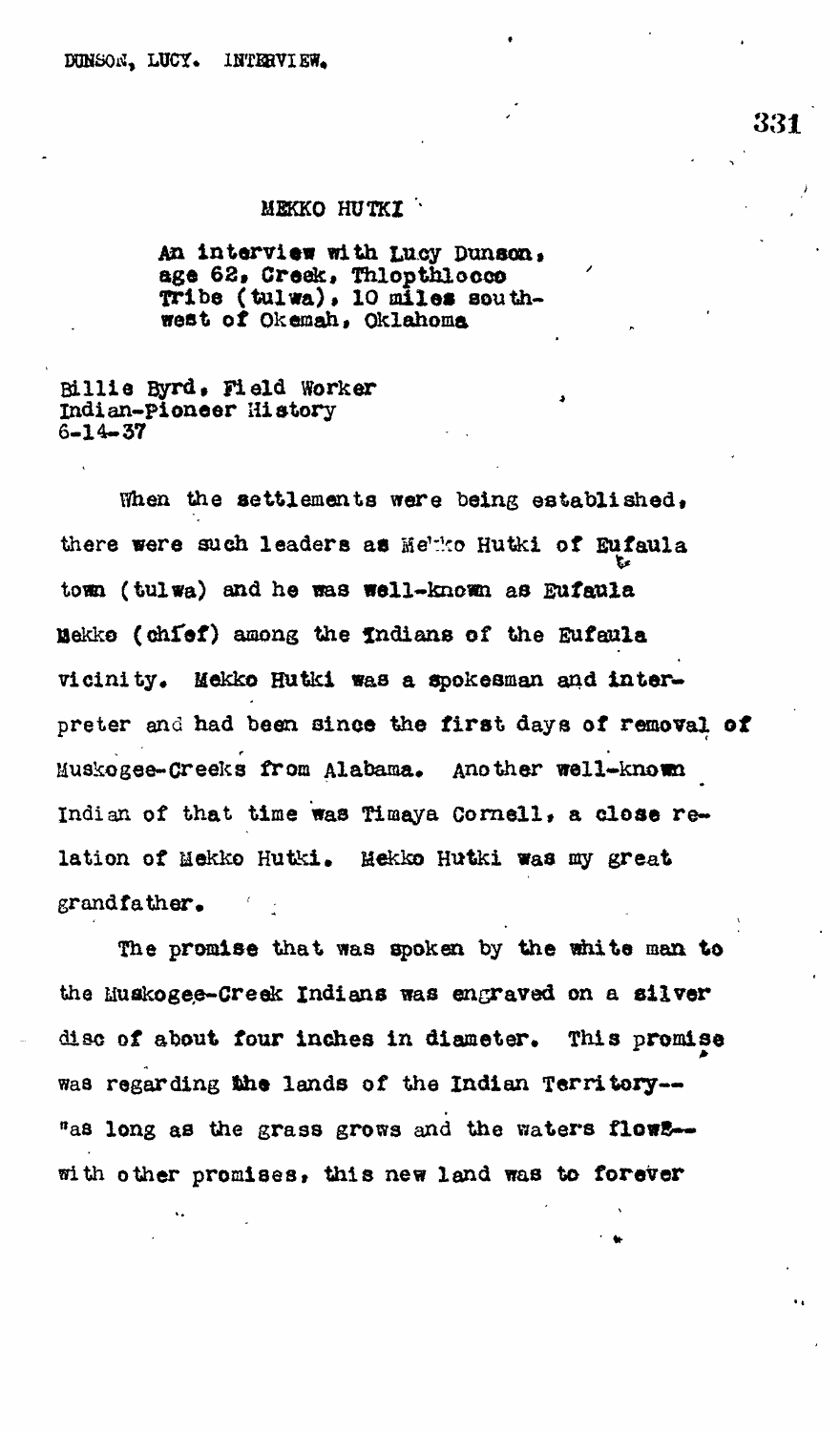## **F. 2.**

to the Indians. This silver symbol was given to Opothelexahola, then a great leader of the **Muskogee Indians\***

**Opotheleyahola in his old age had become a feeble man. He gave my father, Thomas Canard, the silver symbol and also five dollars, perhaps** payment for the trust. On the death of my father **and mother, Jeff Canardr my brother now deceased,** became the holder of the symbol. This symbol was **in the family for a long time but was stolen from the home of ay brother. He knew who had taken the** symbol but he never took steps to recover it until he was too ill to try to do anything. From my brother, I learned who had it, but to this day I would **not tell the name of the person,**

Lucy Dunson is a sister of the present prin**cipal chief of the Muskogee-Creek Nation, Soley . .** Canard of Wetumka. Oklahoma

# 332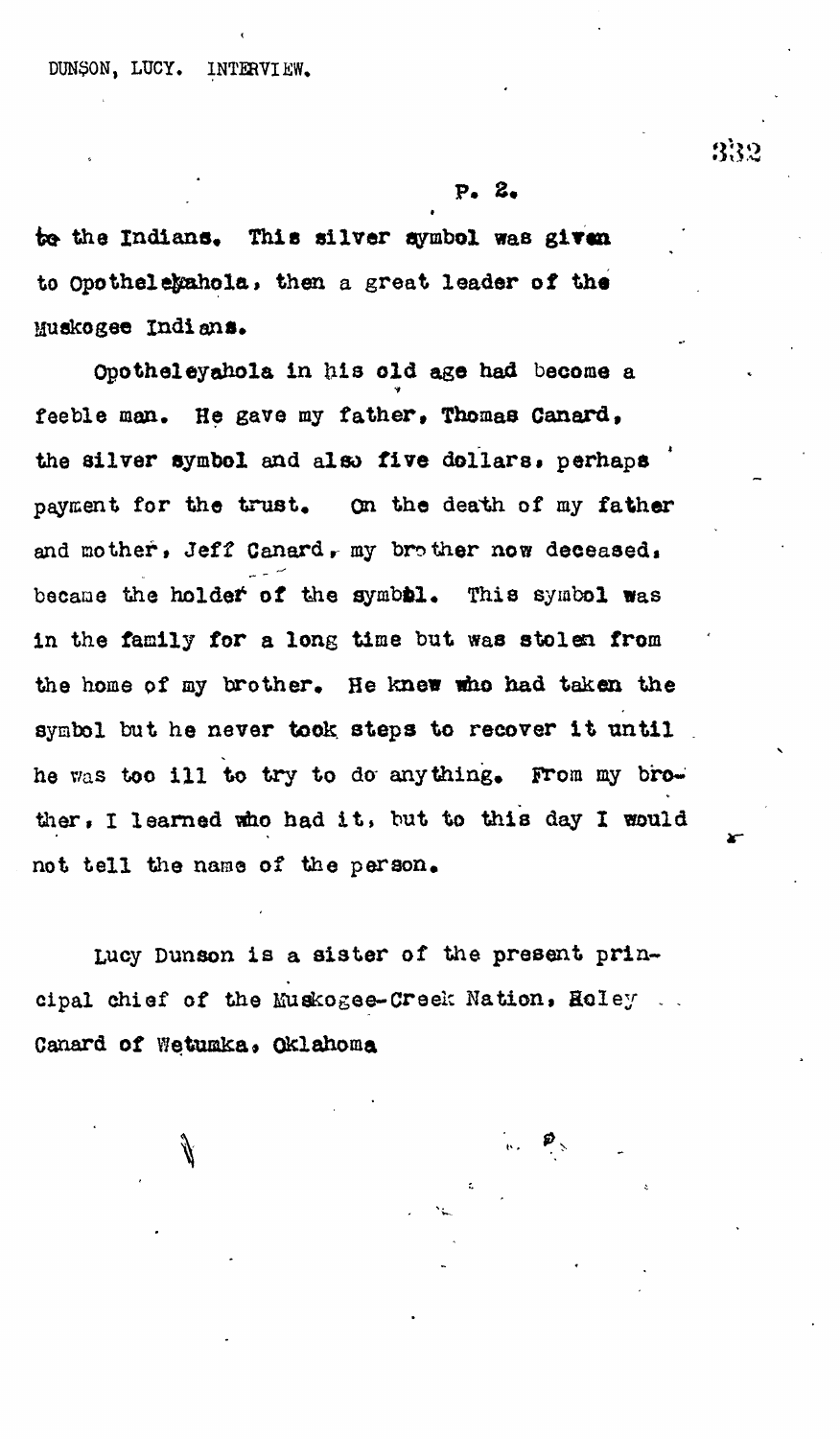$P. 3. 33$ 

## REMOVAL

Melissa Bird, an old woman of the Eufaula town (tulwa). has often talked of the life and incidents occurring in the Muskogee-Greek Indian removal from the old country of Alabama to the Indian Territory,

prior to the beginning of the move, the Indians<sup>'</sup> had already begun the holding of religious, services at night. They were told of old Jerusalem,

When the move was finally begun a group of the Huskogee-Creek Indians arrived at the Mississippi River, There was a log, building on the banks of the river wherein some Indians were holding religious meetings,  $\mathbb{R}^n$  inside of the log house was covered with red .clay and the Indians of the vicinity wore kerchiefs around their heads, long shirts and leggings.

It was in the Mississippi river known as the Wewogufkee Thakko (Big muddy Waters) in the Muskogee Creek language, that one of the ships with a load of the Muskogee-Creek Indians was wrecked. Although many perished, a few were saved or swam to shore. Many of the dead bodies were taken from the river and given burial on the west banks of the great  $\psi$ iver. Search was  $q$ grried on for several days for other lost bodies yet a number were never found or recovered.